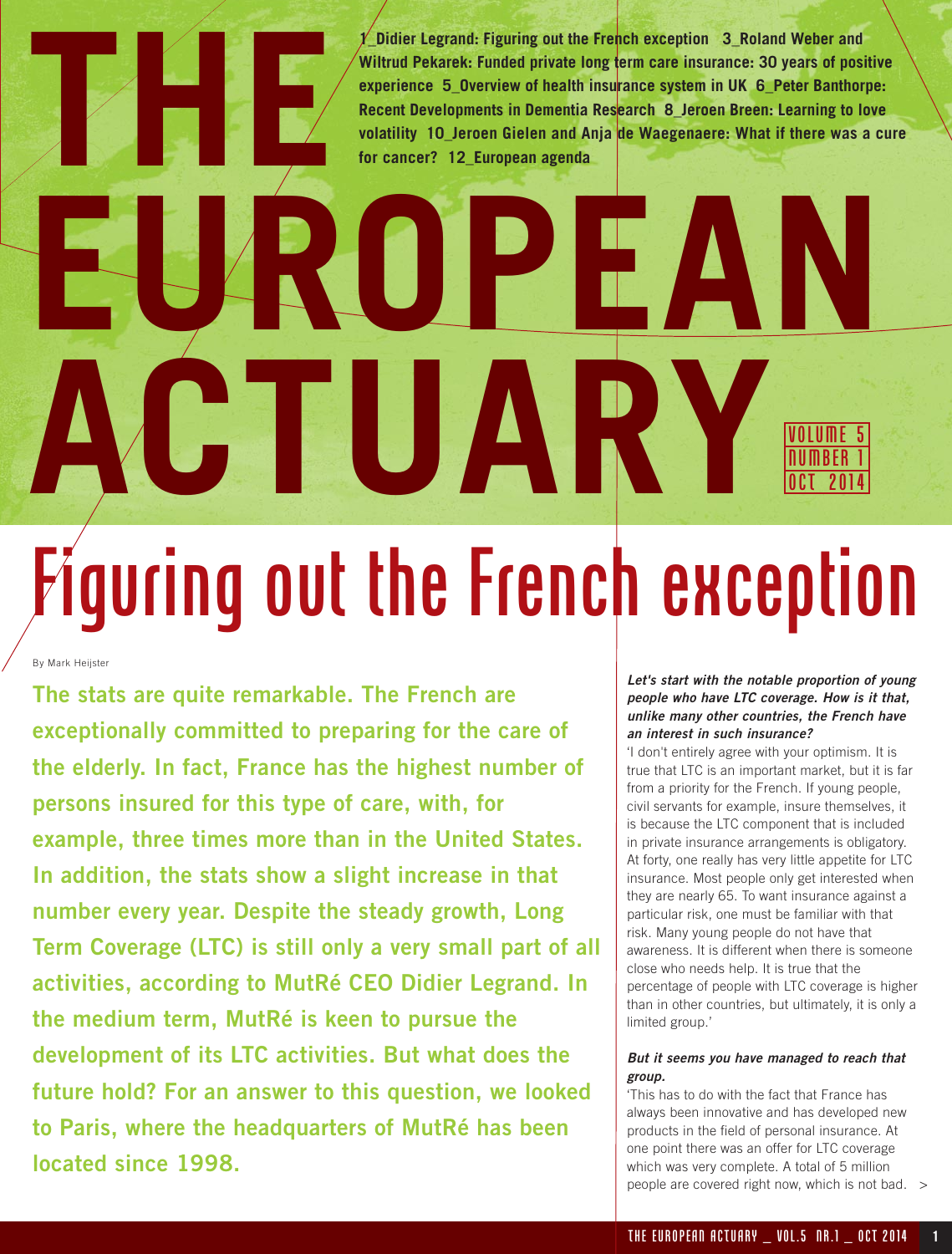

However, within that group there are many people who are insured for a very low amount, between 150 and 300 euros per month, while the need might be five times greater. So it is significant, but it's not huge, and the group of insured will not get any bigger in the short term. I do not foresee an explosion in the number of elderly dependent who are insured in the medium term. Only after five years there will be the possibility of a substantial increase in demand.'

### Actuaries should not work alone

### **You just mentioned the obligatory nature of the LTC component within a private coverage arrangement. What has been the role of the French state in this?**

'The state takes all kinds of measures to prepare its increasingly aging population. Obligatory coverage for LTC, similar to car insurance, which pays out only when needed, has been proposed. But that plan finally fell through. Today, the government is trying to strengthen the APA (Association Pour l'Autonomie). This is an allowance that is paid out starting from the moment people have reached the point where they are dependent on care. It is an amount of between 300 and 800 euros, depending on your income. Furthermore, the state is trying to encourage people to adapt their homes so they can continue living at home. In addition, for ten years now the state has been implementing various tax incentives to get people covered for LTC.'

### **So, apart from this, the role of the state is rather restricted?**

'Yes, that is right. At some point a kind of cooperation between the government and the insurance industry needs to be established. It is in the government's interest to take decisions which allow older people to continue living at home and thereby reduce the costs of health care. Tax incentives can help people to adapt their homes. The insurance industry is the only one that is able to develop products for the long term. That is in the domain of the actuarial profession. Over time collaboration between government and private insurance companies is required, and for that political determination is needed.'

### **What does this development mean for the profession of the actuary?**

'There is much work ahead as LTC includes some complex risks. We are working with three key metrics. First of all we would like to know how many people in a certain age group need care. This percentage tends to decrease, with fewer people becoming dependent on care. A second metric is that of the life expectancy of people dependent on care. For how long a period will their need for care last? A final metric refers to those who do not depend on care. It is the combination of these three factors which will enable us to evaluate risk.

The challenge for the actuarial profession is to look fifty years ahead, taking into account various developments, such as new treatments for Alzheimer's disease, affecting these three metrics. If researchers succeed in preventing Alzheimer's, fewer people will be dependent on care. On the other hand LTC costs will increase when medication is available which will extend the life of Alzheimer's patients. We will have to evaluate these complex parameters. This can best be done with a team of researchers, doctors and demographers. Actuaries should not work alone.'

### **MutRé**

**The largest reinsurer for the French health care system was established in 1998 and realized a turnover of 367 million euros last year. Most of the sales (52%) are products related to health care in general. Products related to LTC coverage only provide 15% of the total sales.**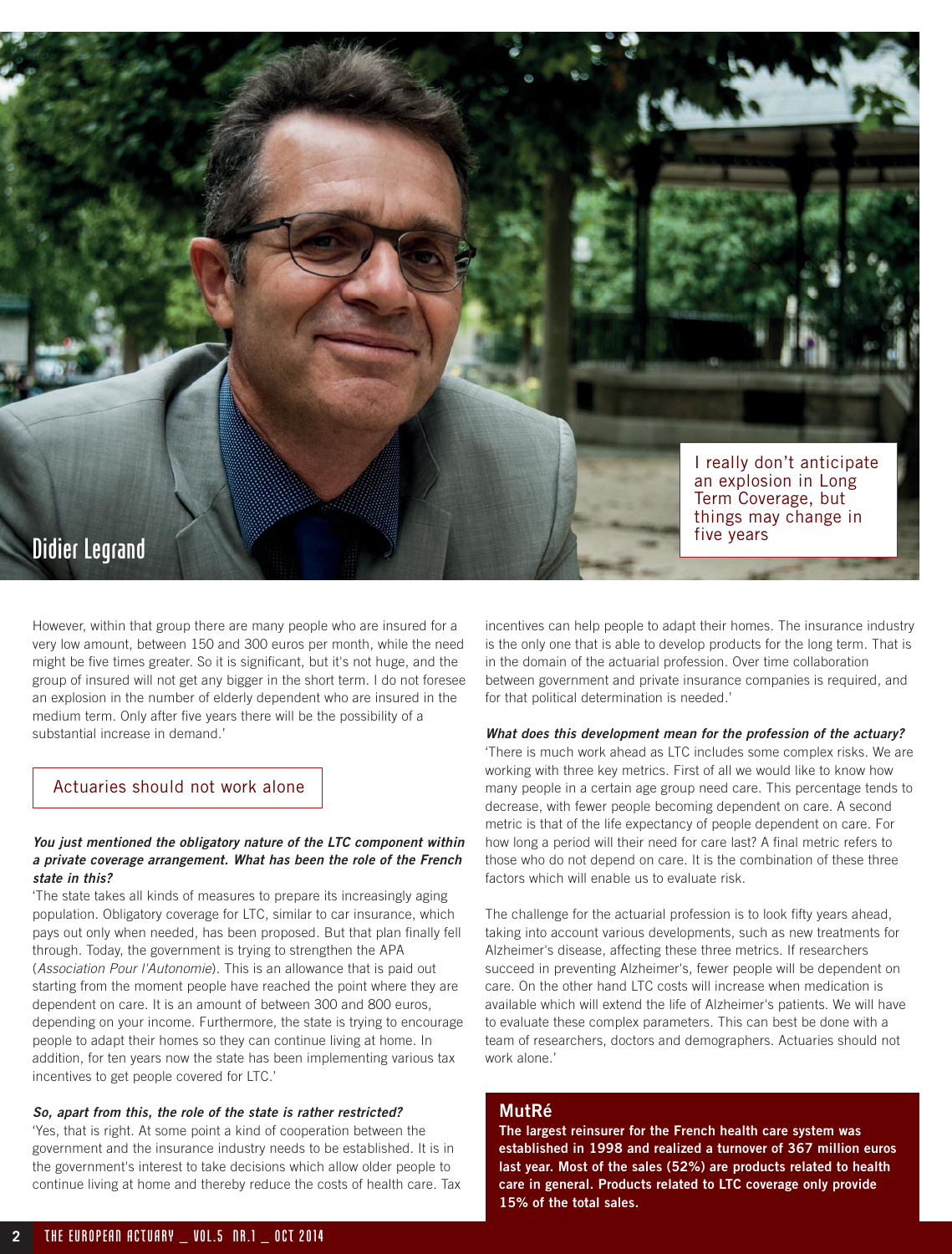### **FUNDED PRIVATE LONG TERM CARE INSURANCE: 30 YEARS OF POSITIVE** EXPERIENCE



**More than 10 years before the introduction of statutory long term care insurance on 1 January 1995 the private health insurance industry had been offering private insurance cover against the risk of needing long term care in the form of a daily care allowance and tariffs to cover care costs. Contributions had already been appropriately calculated using the funding principle. In the model terms and conditions for private long term care insurance approved by the German financial regulator in 1984, the definition of nursing care that still applies to this day was created. This is based on the assessment of being in need of nursing care in line with the need for assistance with activities for daily living (ADLs), with individual activities being allocated points. The severity of the nursing case depends on the degree of nursing care needed, which is measured by the Alliance of points awarded.**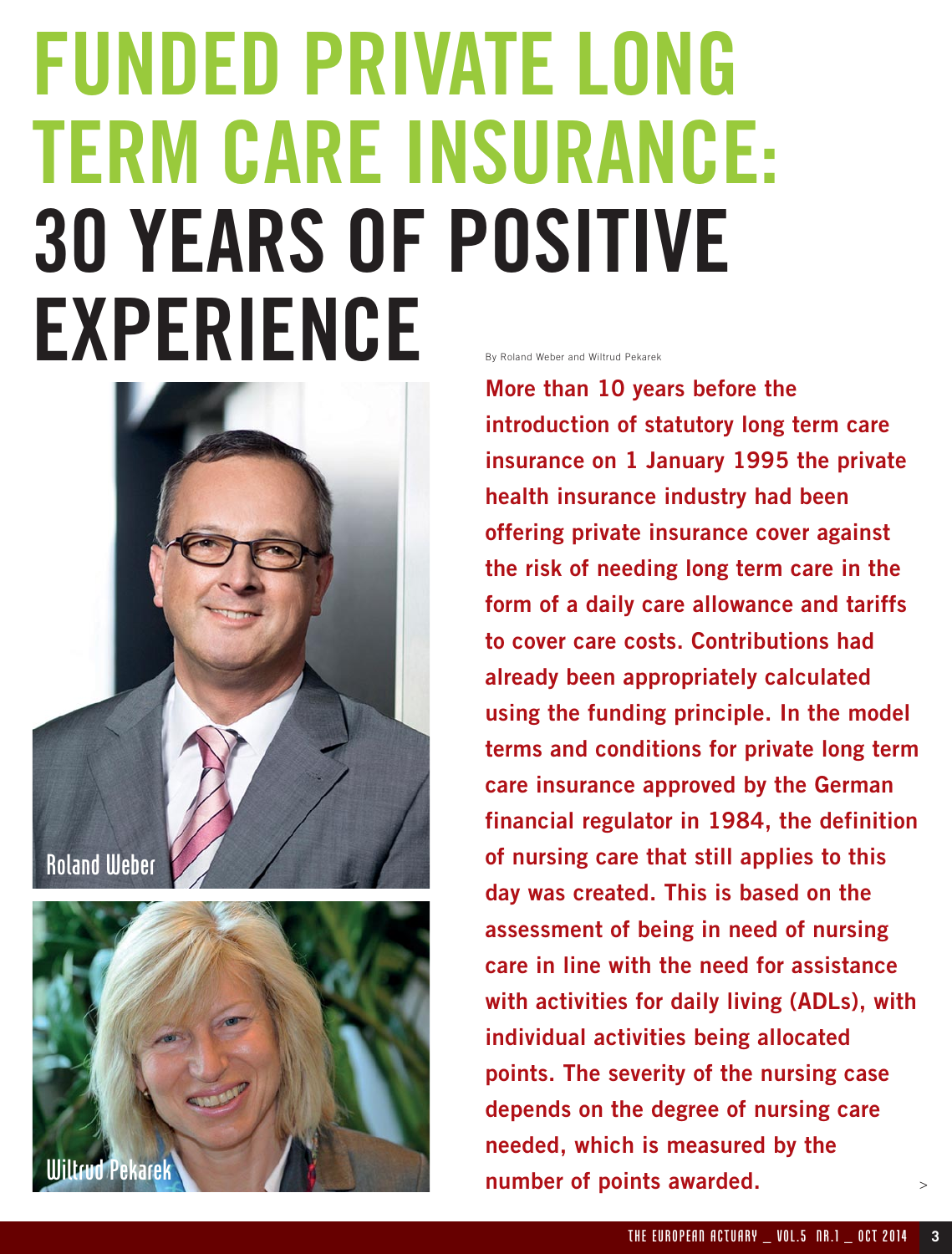Unlike when the pricing and rating used in subsidized supplementary long term care insurance was being calculated, health insurance actuaries had no publicly available head claims cost statistics they could consult when calculating the first long term care insurance tariffs in the 1980s. There were very few statistics concerning the risk of needing long term care. The main source for actuarial assessment of the risk of needing long term care, from which the underlying calculations were derived, was a 1978 Socialdata study. At the time, it was the only comprehensive study on the number of nursing cases living at home and the situation they faced. Information on the number of people needing in-patient nursing care was based on the national statistics for "recipients of nursing care assistance" and the estimates based on them used by the Working Group of the Federal Government and the Länder.

### **1984: First statistics**

Helmut Holländer used the results of these studies to develop, for the first time, nursing care frequencies for single care levels in relation to degrees of nursing care needed. His 1984 work Standardised Head Claims in Long term Care Insurance was used by actuaries as the basis for calculating the first long term nursing care tariffs and for private long term care insurance. In his work, the nursing care frequencies in the single nursing care groups are considered unisex and are cautiously assessed with at least the maximum of the gender-specific figures. When determining head claims, actuaries also had to consider, alongside the objective medical assessment of the need for care, the higher risk due to insurance being taken out in connection with the product tariff design – the excess for nursing care costs or the level of daily nursing care allowance if the care giver is a family member.

The probability-of-decrement approach used to calculate the first long term care tariffs meant it was possible to refer to the usual mortality tables as well as to lapse probabilities derived from expected values in the in-force portfolios of insured persons with supplementary cover.

#### **1995: Introduction of mandatory long term care insurance**

Until 1986, 28,000 supplementary long term care policies had been taken out and until 1994, one year before long term care insurance became mandatory, 315,900 private supplementary policies had been underwritten. The number of private long term care policies increased once long term care insurance became mandatory. The model was initially to be the funded model approach already practised in private life and health insurance. However, a purely funded model would have caused high start-up costs because provision has to be built up through funding. During a transitional phase, benefit payments would have had to be absorbed by a tax transfer. As of 1 January 1995, the German Long Term Care Act, with its principle of "long term care insurance following health insurance", entered into force. This meant that insured persons with private health insurance cover were included in private long term care insurance and insured persons in statutory health insurance schemes were included in the social long term care scheme, which is a pay-as-you-go scheme. Both schemes provide the same statutorilydefined benefits but are funded in different ways.

### **Private long term care insurance: funded model with socio-political additional components**

Unlike funded models, the pay-as-you-go model considers neither the fact that the population is ageing - meaning that the number of people in need of nursing care is increasing - nor the fact that the future generation is shrinking as a result of the lower birth rate, meaning that the system will have fewer and fewer people paying contributions to cover the care costs of those in need of care. A 2010 study by the Scientific Institute of the Private Health Insurance Industry (Wissenschaftliches Institut der PKV) concluded that, if constant agespecific probabilities for the demand for care are assumed until 2060,

the number of persons in need of care can be expected to increase from two million to around four million. This effect alone will mean that spending on social long term care insurance will almost double. This will be compounded by the fact that demographic change will mean fewer people in gainful employment, whose contributions keep the social systems going. In contrast, the generation of insured persons with private long term care insurance are, by creating ageing reserves, making early and responsible provision for the risk of their needing care later in life.

In private long term care insurance, contributions, together with ageing reserves, are initially determined based on age and gender. These are then converted using an appropriate factor into unisex contributions, meaning that long term care insurance contributions have been unisex from the outset. Moreover, when contributions are calculated, various social components are prescribed by law. To fund these components, such as a contribution ceiling, for example, the contributions have to be supplemented by a pay-as-you-go component paid by those insured persons whose contributions are below the ceiling. This pay-as-you-go component is calculated for the whole private long term care insurance industry because for some insurers it would be insufficient whereas for others it would be too high. For this reason a pooling system was created which ensures that the deficit of an insurer whose pay-as-you-go component is too low is compensated for by the other insurers.

### **Twenty years of mandatory long term care insurance demonstrate the superiority of the funding model**

Meanwhile a comparison of premiums in social and private long term care insurance shows that the funding model in private long term care insurance works. While contributions in social long term care insurance are rising constantly as a consequence of the premium rate and the income threshold for contributions being increased private long term care insurance contributions are decreasing. One reason is that a large part of the pay-as-you-go elements have, over time, been financed by the surpluses generated from the funding model.

Politics has recognized the benefits of the funding model and recently introduced subsidised top-up long term care insurance. Demand for this product is high. Unsubsidised supplementary long term care insurance, too, has witnessed growth: from 1.88 million policies in 2011 to 2.34 million in 2013.

### **Conclusion**

Given the demographic change we are experiencing, the problem of the population needing long term care is set to be one of the greatest sociopolitical challenges in the decades to come. It appears, too, that the population is becoming increasingly aware of this. However, further information is still necessary. The first step has been taken with the support for the funding model. This model is especially suited to paying for the risk of needing long term nursing care because, even more so than the risk of falling ill, it is age-dependent.

**Roland Weber** is member of the Board of Debeka Insurance Group. **Wiltrud Pekarek** is member of the Board of Alte Leipziger - Hallesche Insurance Group.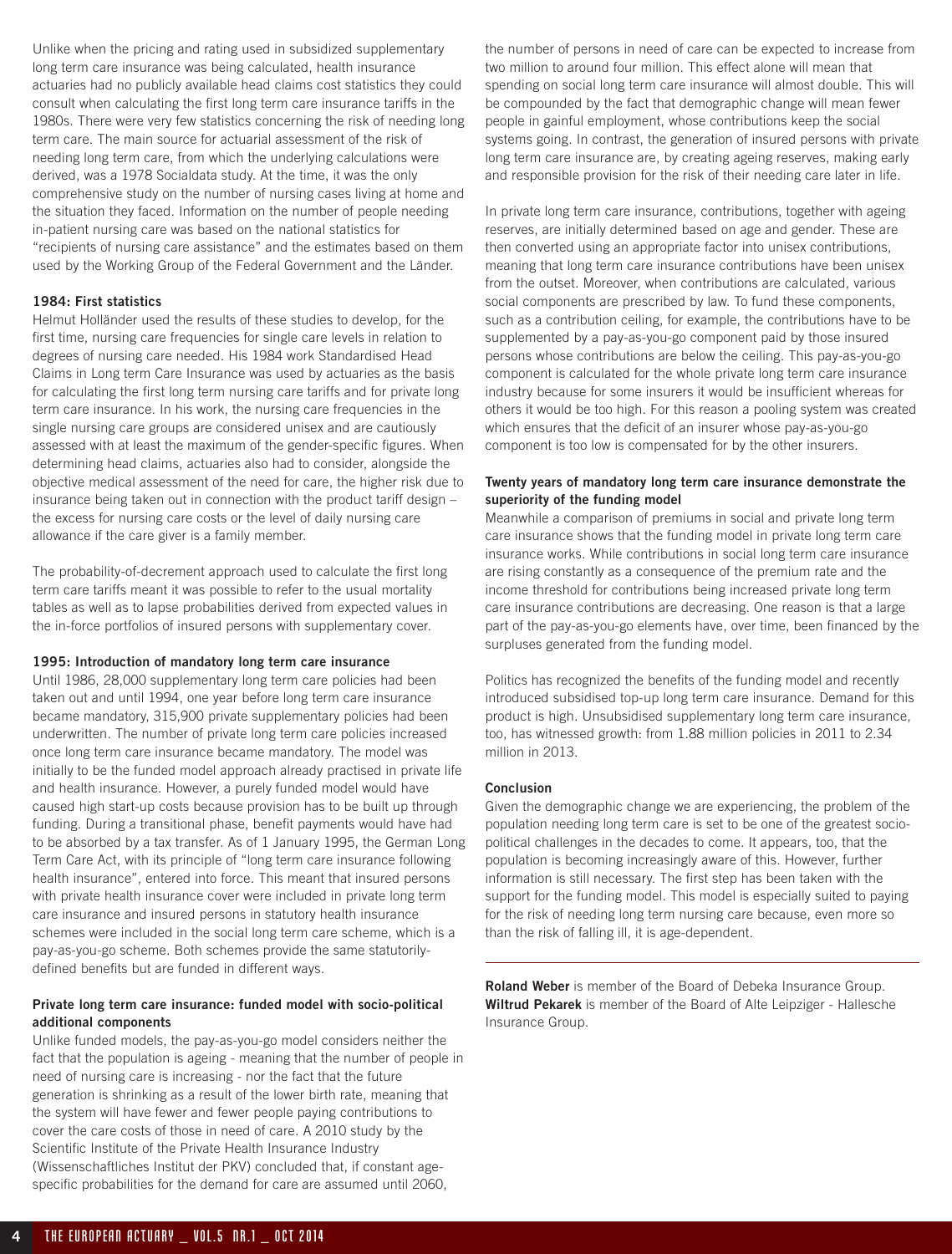### **OVERVIEW OF HEALTH INSURANCE SYSTEM IN UK**

This article was provided by the Health and Care Board, Institute and Faculty of Actuaries

**The majority of healthcare in the United Kingdom is provided by the tax-funded National Health Service (NHS). The services are generally free at the time of use. Around 10 per cent of the UK population have PMI (private medical insurance) which supplements or provides a private alternative to some benefits otherwise available under the NHS. It is concentrated with the top four insurers (BUPA, AXA PPP, Aviva and Pru Health) covering 85% of the market.**

PMI generally covers the costs of specialist treatment and acute surgery; chronic conditions are not covered. Individuals with PMI also benefit in full from and pay for the NHS through general taxation and social security contributions. PMI is not tax deductible.

PMI policies vary from full cover to limited cover, from the packaged family plan to specialist cover. There are both corporate plans for employers and personal plans. Most business written is on a moratorium basis where all preexisting medical conditions and conditions related to them are excluded from benefit.

The challenge medical insurers face is seeking to keep their cover affordable in light of everincreasing cost pressure from the introduction of new (and often expensive) treatments, which policyholders, naturally, expect to access, should the need ever arise.

### **How is the long term care insurance organized in the UK?**

In the UK there is only a modest long term care insurance market (around 10,000 policies a year). Only immediate needs annuities (and variations thereof, including deferred annuities) are sold. Immediate needs annuities work by the insurer taking a single

premium at the time an individual goes into care, and guaranteeing to meet the future care costs for that individual, sometimes with starting payments deferred for between 1 and 5 years. Typical single premiums might be in the region of £100,000, lower for deferred policies.

In the past there were various forms of LTC insurance in the UK, which included pre-funded products, immediate needs annuities and investment bonds. Poor pricing in the 1990s may have led to significant rate increases and to insurers dropping their pre-funded products. Reinsurance capacity also reduced as reinsurers withdrew from the market due to poor sales. Demand for insurance products is also low, partly due to the incorrect perception that the State will provide and a lack of clarity as to what the State does actually provide.

#### **Where do you see the strengths and weaknesses of the long term care insurance?**

The real strength of the only current available product, immediate needs annuities, is that the product is available at the point of need and customers understand it. The two main weaknesses are the demand consumers make instead for other

types of pre funded products and uncertainty (especially with respect to State benefits) for insurers in creating alternative products. Increased consumer awareness and demand may be brought about by UK Social Care reforms and the Government push for improved guidance on pension options at retirement.

The main issue insurers have in product creation is being able to correctly price and hold future reserves for the obligation they have to pay the consumer. This in part depends on the claim definition (or trigger) and the terms of payment. Lessons have been learned from products developed in the 1990s which

were poorly priced – partly because of lack of data and partly because they underestimated improvements in longevity.

Associated with this is the potential challenge for the insurer if the trigger for a claim differs from the public criteria of "substantial needs". There is the risk of confusion and loss of trust for the public where the State benefit system does not dovetail with insurance products. These issues need to be overcome for further development of LTC protection insurance or disability linked annuity products.

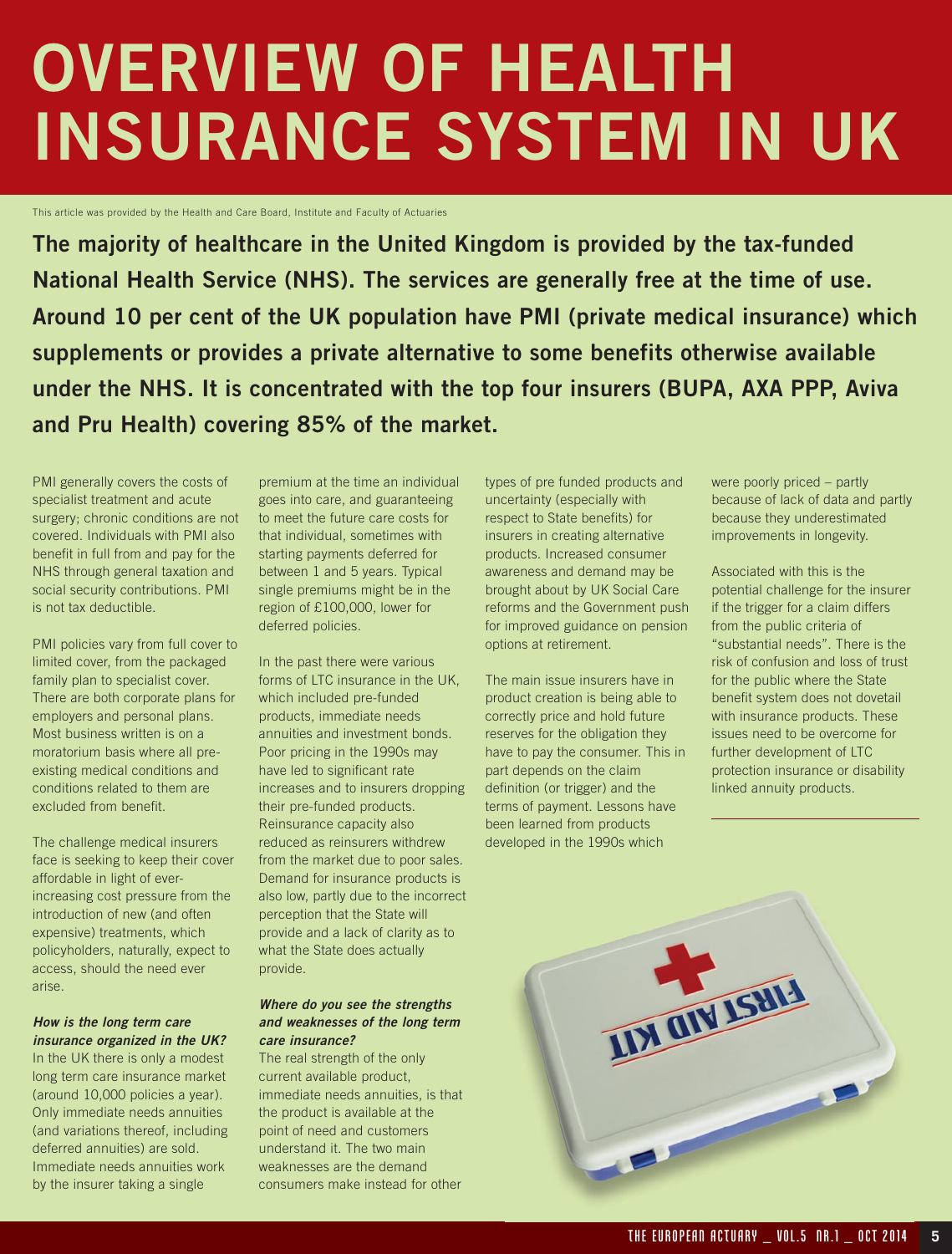### Peter Banthorpe

By Peter Banthorpe

**Dementia is a poorly understood disease with no known cure. It is a condition that can lead to a profound loss of function and independence and so generates a substantial need for care. Across the world, insurance products exist to provide financially for this care through long term care or Critical Illness policies. In some countries, insurance specifically for dementia exists. More indirectly, changes in the life expectancy of people with, or at risk of, dementia will impact the pricing of longevity insurances. This article examines some of the recent developments in dementia research.**

# Recent Develop

Dementia is most notably a disease of old age, so as populations worldwide continue to age, the burden of disease will grow exponentially. Recent developments have served to thrust the global challenges from dementia into the spotlight. The 2012 report, Dementia, a public Health Priority, jointly authored by the World Health Organization and Alzheimer's Disease International, aimed to raise awareness of dementia and to advocate for action. The G8 group of nations took note and attended a dementia summit in December 2013, from which emerged a number of important initiatives, some of which are discussed later.

### **Recent Incidence Trends**

To price insurance contracts incidence rates are needed. Unfortunately, a review of the literature reveals a lack of high-quality incidence rate information, with most studies concentrating on estimating the prevalence of dementia in a country.

Understanding trends in dementia is complicated because dementia is a description of symptoms arising from certain diseases and conditions, each with different risk factors. The most common cause is Alzheimer's disease, the causes of which are not fully understood, but increasing age and genetic factors are the most well-established. The second-most common cause is vascular dementia, which has similar risk factors to cardiovascular disease.

A recent review of the dementia epidemic in the New England Journal of Medicine found the trend in incidence of dementias in high-income countries seems to be broadly neutral to favourable based on a number of recent reports<sup>1</sup>. This view is supported by a range of other studies, including one published in August based on Australian data2. The reasons proposed for these favourable trends vary by study. This perhaps reflects the lack of understanding of the disease process. Commonly cited reasons for improving trends include:

- Increasing educational levels;
- Increased intellectual stimulation throughout life, due to changes in employment patterns or, as awareness grows, perhaps deliberately to prevent onset of dementia;
- Reduction in vascular risk factors, particularly affecting vascular dementias;
- Healthier lifestyles, including exercise.

One particular initiative announced in connection with the G8 summit was the creation of the UK Dementias Research Platform. This £16m public-private partnership will utilise two key strategies in modern research, data from large prospective cohort studies and widespread academic collaboration, to provide an improved understanding of the dementia disease process by setting the brain in the context of the whole body3. This, alongside similar initiatives, should allow us to develop a better understanding of risk factor associations.

In the context of risk factors we can note the potential association with the obesity epidemic sweeping the developed world and how this could adversely impact dementia trends. Obesity has not been clearly linked with Alzheimer's disease but a link with vascular dementia is more plausible, so some impact may be observed. Overall dementia incidence may not increase as a result of the obesity epidemic, as other risk factors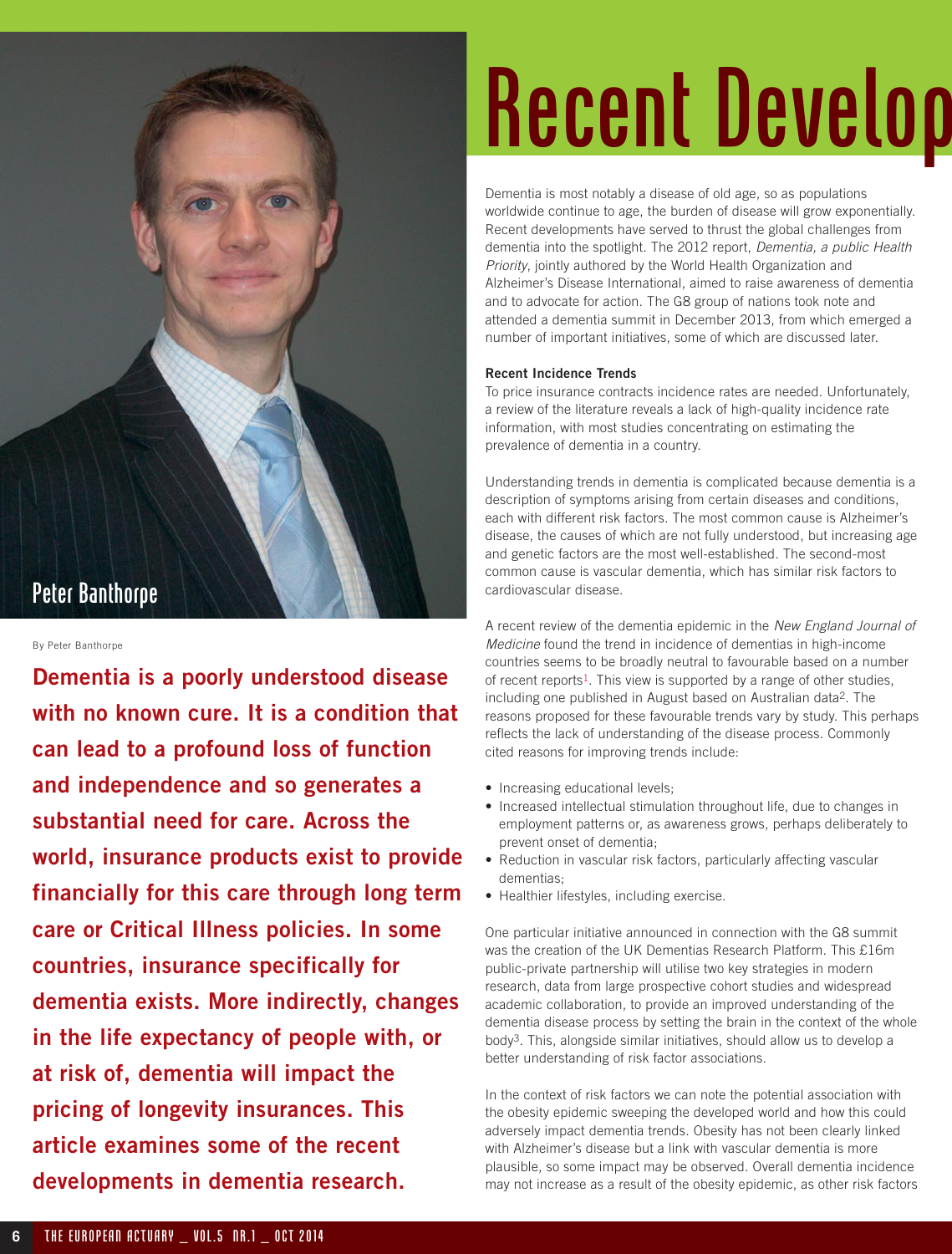# ments in Dementia Research

may continue to develop favourably. Indeed, a paper on the Rotterdam Study in 20124 showed that even in the presence of deteriorating Vascular Risk factors (increasing obesity and hypertension) dementia incidence rates likely fell between 1990 and 2005.

### **Future Dementia Treatments**

To quote Margaret Chan, Director General of the World Health Organization, "In terms of a cure, or even treatments that can modify the disorder or slow its progression, we are empty-handed"5. In this context the search for treatments is clearly very important.

A global target date of 2025 was set at the G8 summit as a key milestone for developing a cure or treatments for dementia. This was also the date set previously by the U.S. Government's National Plan to Address Alzheimer's Disease as being the target year by which Alzheimer's disease could be effectively treated. It is recognised that achieving these aims by 2025 is an extremely ambitious goal.

The scope of the challenge is apparent when one considers:

- Only three dementia drugs, out of more than 100 tested since 1998, made it to market<sup>6</sup>:
- Two recent phase 3 trials of drugs designed to clear or reduce Amyloid plaques, which have been proposed as being a cause of Alzheimer's disease, were halted after they showed little or no promise in treating symptomatic patients.

Following the failure of the anti-amyloid drugs to treat symptomatic patients one line of research is to test the effect of these and other drugs on high-risk patients before they develop symptoms – i.e., researching prevention rather than cure. A key benefit of these trials will be provide evidence as to whether Amyloid plaques do indeed cause Alzheimer's or, as many suggest, are themselves a symptom of the disease process that causes Alzheimer's disease.

Research is ongoing in many other areas, including methods to help manage symptoms, but overall funding for research in the area of dementia has historically been relatively limited. For example, in 2007/08 the UK Government provided nearly eight times as much funding for cancer research as they did for dementia research<sup>7</sup>. To help increase the amount of dementia research, a number of additional substantial funding pledges were made in connection with the G8 dementia summit.

### **Implications for the Insurance Industry**

For critical illness and long term care products, the definition of dementia that triggers a claim would normally be aligned to severe forms of dementia and focused on the level of cognitive impairment. This is a necessary precaution as, at present, diagnosis of dementias is an inexact science and the perception is that dementias remain under-diagnosed in the community. The requirement for severe cognitive impairment should protect these products from adverse trends when the anticipated increase in diagnosis occurs.

Scientific breakthroughs will in time yield treatments and interventions that will:

- delay the onset of dementias until later in life, and
- arrest the progression of dementia and so delay the onset of moresevere cognitive impairments.

In this way critical illness and long term care products may in time benefit from beneficial trends as both outcomes will reduce the number of dementias reaching the required severity levels.

Increased focus on dementia should lead to increasing demand for insurance to protect against the costs of suffering from dementia. While an increase in demand would be welcomed, the increased focus on dementia could also bring potential issues. For example, clients may see an increase in declined claims if they claim earlier in the disease process, before the disease has progressed to the required degree of severity for payment.

For longevity insurance, delays in dementia progression will likely result in life expectancy increases providing another driver for continued mortality improvements.

The UK Actuarial Profession is keeping abreast of new developments in dementia research through its Mortality Research Steering Group which has hosted a workshop on Dementia Research in November 20128.

### **Conclusion**

As we have discussed above, dementia is now recognised as a major global challenge. That recognition has brought with it more research funds and an increased focus. Increased funds, allied with co-ordinated global collaboration between brilliant scientists, may yet deliver the ambitious targets set. However, recent progress on cure and prevention has been slow, and to meet those targets will require some rapid breakthroughs in an area that is poorly understood.

**Peter Banthorpe** is Head of Biometric Research, RGA

<sup>1 –</sup> New Insights into the Dementia Epidemic. Larson et al. N Engl J Med 2013; 369:2275-2277

<sup>2 –</sup> The Influence of smoking, sedentary lifestyle and obesity on cognitive impairment-free life expectancy. Anstey et al. International Journal of Epidemiology, 2014, 1–10

<sup>3 –</sup> New approach to accelerate dementias research. MRC News 19 Jun 2014. Accessed 21 August 2014.

<sup>4 –</sup> Is dementia incidence declining? Schrijvers et al, Neurology® 2012;78:1456–1463

<sup>5 –</sup> Transcript of Address to the G8 Dementia Summit, 11 December 2013. http://www.who.int/dg/speeches/2013/g8-dementia-summit/en/ Accessed 21 August 2014

<sup>6 –</sup> The Lancet, Volume 383, Issue 9936, Page 2185, 28 June 2014. Accessed 21 August 2014

<sup>7 –</sup> Answer to Parliamentary Question 241507, 16 December 2008. Recorded in Daily Hansard – Written Answers

<sup>8 –</sup> The Actuarial Profession Mortality Seminar Series: Dementia Research - Where Are We and What Are The Gaps? 28 November 2012.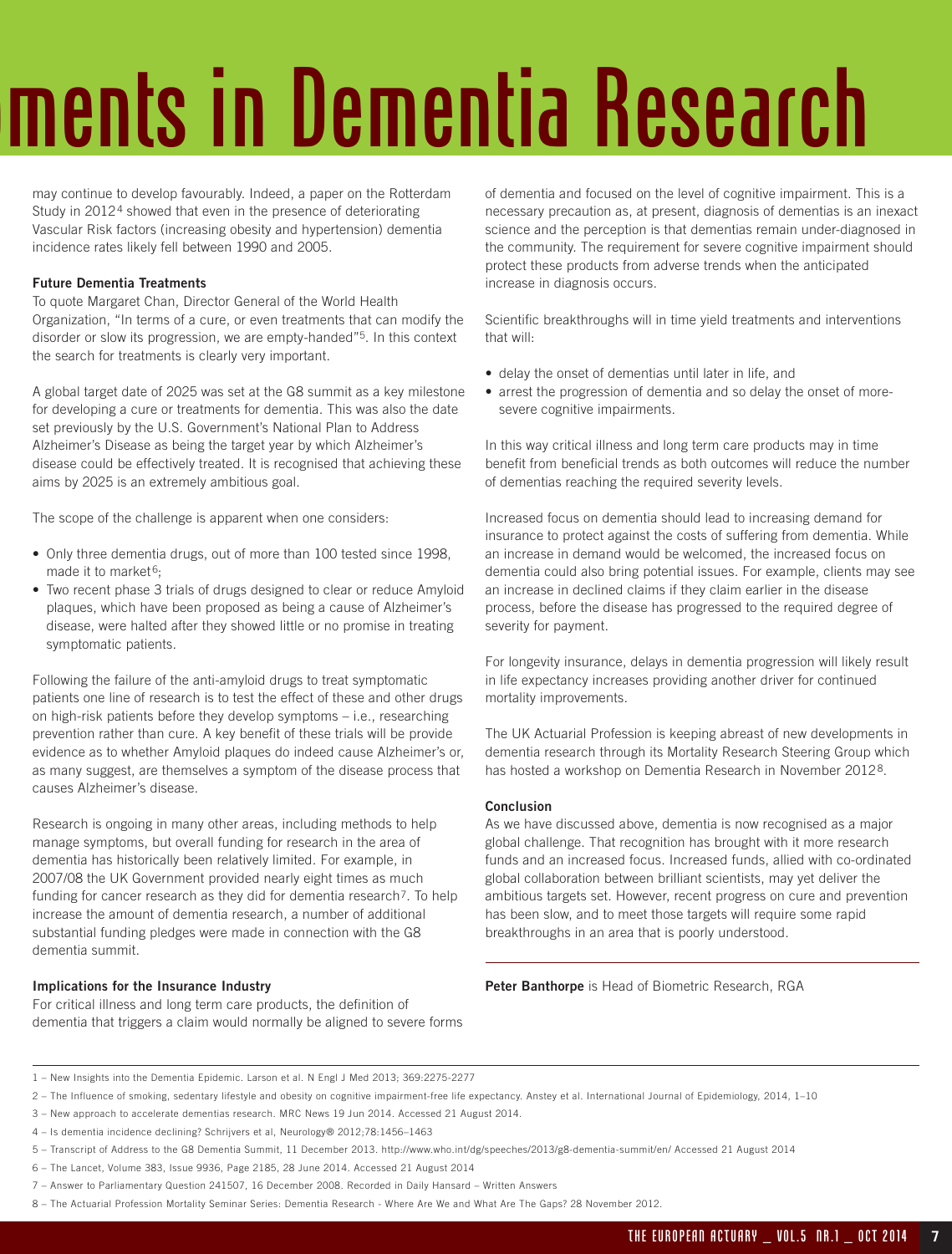# **LEARNING TO LOVE**

By Jeroen Breen

**"In a world that constantly throws big, unexpected events our way, we must learn to benefit from disorder." (Nassim Nicholas Taleb)**



**This was the headline of the Wall Street Journal in November 2012 and as far as that is concerned today's world has not changed at all. Our environment is changing at an exponential rate. Matters which were regarded as certainties previously, are now uncertain. Risks of which we had no knowledge yesterday, are significant today. The development of big data ensures that we will know even more. However, what are we going to do with all that data? How are we going to use this knowledge in our models? Will we still require models in the future?** 

In this rapidly changing world there is a considerable need for professionals who know what correlations are, who understand what causality means, who appreciate how risks can be quantified, who are able to calculate what population ageing implies, who grasp the impact of solidarity and who know what volatility means. Actuaries meet this profile very well. In fact, this is the profile of an actuary. An actuary is an outstanding example of a risk professional. Actuaries need not be circumspect in admitting to this and may certainly claim this title.

If we consider population ageing, the actuarial profession is confronted with challenging and exciting developments. How will the future be financed? How much solidarity will we have for each other? In many countries, a good pension system is supported by two and sometimes three tiers; in many cases, this is still based on the Defined Benefit system, but the Defined Contribution system is certainly on the increase. However, what happens if, as an elderly person, you have additional expenses at any particular moment, for instance in relation to additional healthcare or other forms of care, because this is no longer financed from an insurance product? Is it possible in such cases to make use of part of your pension? It would be a good idea if the financing of our future were regarded in an integral fashion. In many countries, the elderly are the most wealthy group. However, this wealth is often tied up in real estate or pension systems and is not immediately available, when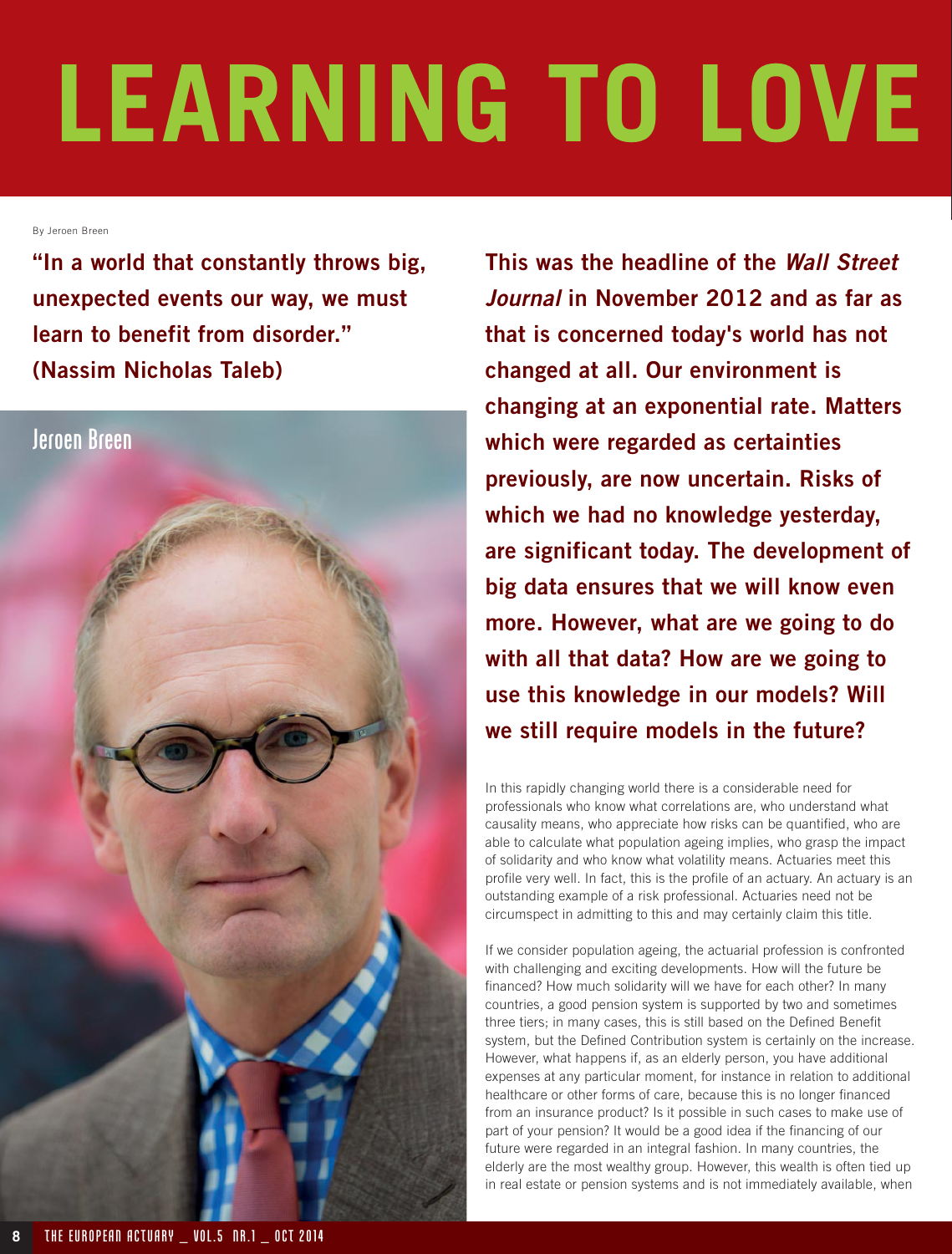# **VOLATILITY**

necessary. In the Netherlands, the themes of pension and housing are slowly but surely being linked. In any event, they are the topic of discussion. There are countries, such as the Scandinavian countries, where these three themes are already more integrated. In some countries, long-term healthcare products have been marketed successfully, while in many other countries it has not been possible to launch such products. This depends strongly on the political and economic climate of the respective country and the way in which – in this case – healthcare and curative healthcare are configured.

In the various European countries, many actuaries are involved in these developments. The issues are not identical in all countries, so that a single European model will not be feasible; volatility in the

various methods of implementation will therefore remain. Of course, this does not mean that we cannot learn from each other; many issues are essentially not unique. Actuaries are united locally in local professional associations and within the European context actuaries are members of the Actuarial Association of Europe (AAE), the European umbrella organisation of actuaries. Through this membership, it is therefore very easy to take a look at what is happening in neighbouring countries, since some wheels need not be reinvented.

**Jeroen Breen** is managing director of the Dutch Royal Actuarial Association and the Actuarial Institute

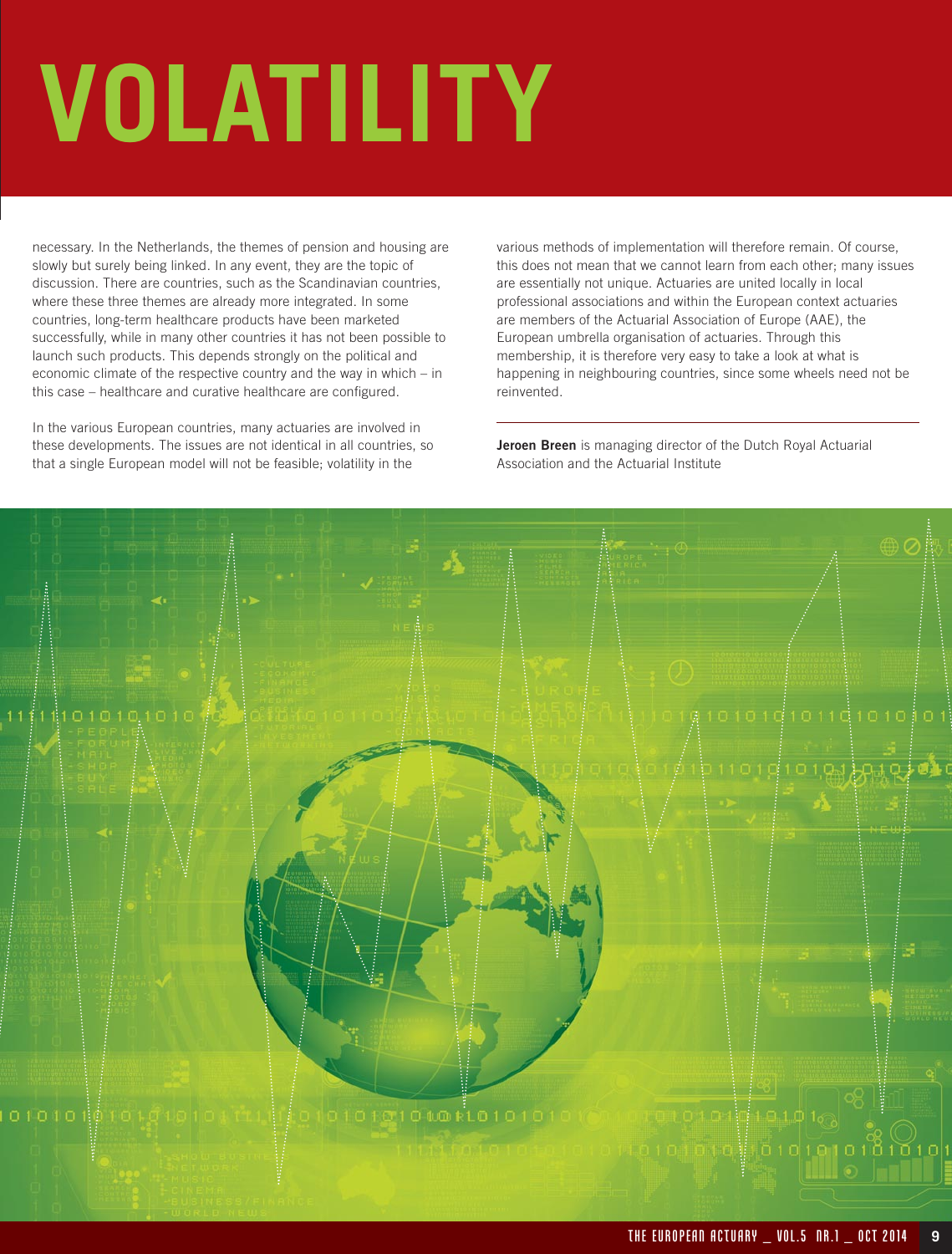### What if there was a cure for cancer?

**Improving the quantification of longevity risk using scenarios**

By Jeroen Gielen and Anja de Waegenaere

**Over the past decades, the life expectancy of people in the developed world has increased significantly. Although living longer can be a positive achievement for society, it brings challenges to fund retirement benefits, in particular for insurance companies and pension funds. Increases in life expectancy have therefore resulted in an increased attention among academics, policymakers and industry researchers, leading to the development of different models to quantify longevity risk. Particular attention is devoted to the determination of the solvency buffer, which is the amount of capital that pension funds or insurers need to hold in addition to the best-estimate value of their liabilities. In this article we compare different methods to determine the solvency buffer for longevity risk, and provide a technique to challenge the results of these methods.** 

The solvency buffer is meant to reduce the likelihood of insolvency in case mortality decreases more than expected. Well-known is the Solvency II standard formula ('SII-SF'), which defines the solvency capital requirement (SCR) for longevity risk as the increase in the net liability upon a 20% decrease of the mortality rates for all ages in all future years. An alternative is the Value-at-risk trend method ('VaRmethod'). Under this method, a stochastic forecast model is used to generate a large number of scenarios for the development of mortality during one year. Each scenario leads to new best-estimate projections for future mortality, and a corresponding new best-estimate value of the liabilities. The solvency buffer is then determined as the amount of capital needed to ensure that insolvency over a one year horizon occurs in at most X% of the generated scenarios, where X is determined by the applicable regulatory regime [1].

The VaR-method requires a stochastic mortality forecast model. Most stochastic mortality forecast models are based on extrapolations of past trends in all-cause mortality improvements. This has two main disadvantages. First, the method is a 'black box' in the sense that it yields no information as to what causes the decrease in mortality rates. Second, an implicit underlying assumption is that trends observed in the past will continue in the future. This implies that major technological breakthroughs are typically not accounted for.

To challenge this standard approach, we propose a model in which future mortality rates are predicted under specific scenarios. A scenario is defined as a decrease in mortality of a specific death cause, for this paper cancer. We determine new mortality projections for these scenarios and the corresponding change in life expectancy, and we compare the capital requirement to remain solvent after the occurrence of the scenario with the SCR of traditional longevity models.

### **Mortality scenarios**

According to the World Health Organisation (WHO), the list of top 10 death causes for high income countries contains only disease related death causes [2]. Being one of the predominant death causes in The Netherlands, scenarios on cancer related mortality are investigated here, although the method can be applied to any disease for which mortality numbers are available. We defined three different scenarios, where the severity of each scenario was determined by the strength of the reduction in the one year mortality numbers caused by cancer: 100% (a cure for cancer: full elimination of cancer as death cause), 50% or 20%. The recent history of HIV shows that similar scenarios have occurred in the past decades: in the mid-1990s a therapy became available to suppress HIV replication, leading to a reduction in HIV-mortality in the US by more than 60% [3].

With such mortality scenarios, we challenged the results of traditional longevity models: we compared the SCR of the SII standard formula and the VaR-method with the capital required to withstand the scenarios. The latter is calculated in three steps:

1) we adjusted the historical mortality numbers based on the scenarios,

- 2) we generated new mortality tables with the Lee Carter (LC) method based on the adjusted data<sup>1</sup>.
- 3) with these tables we calculated the 'new' life expectancy and the corresponding liability, for a fictitious portfolio with annuities.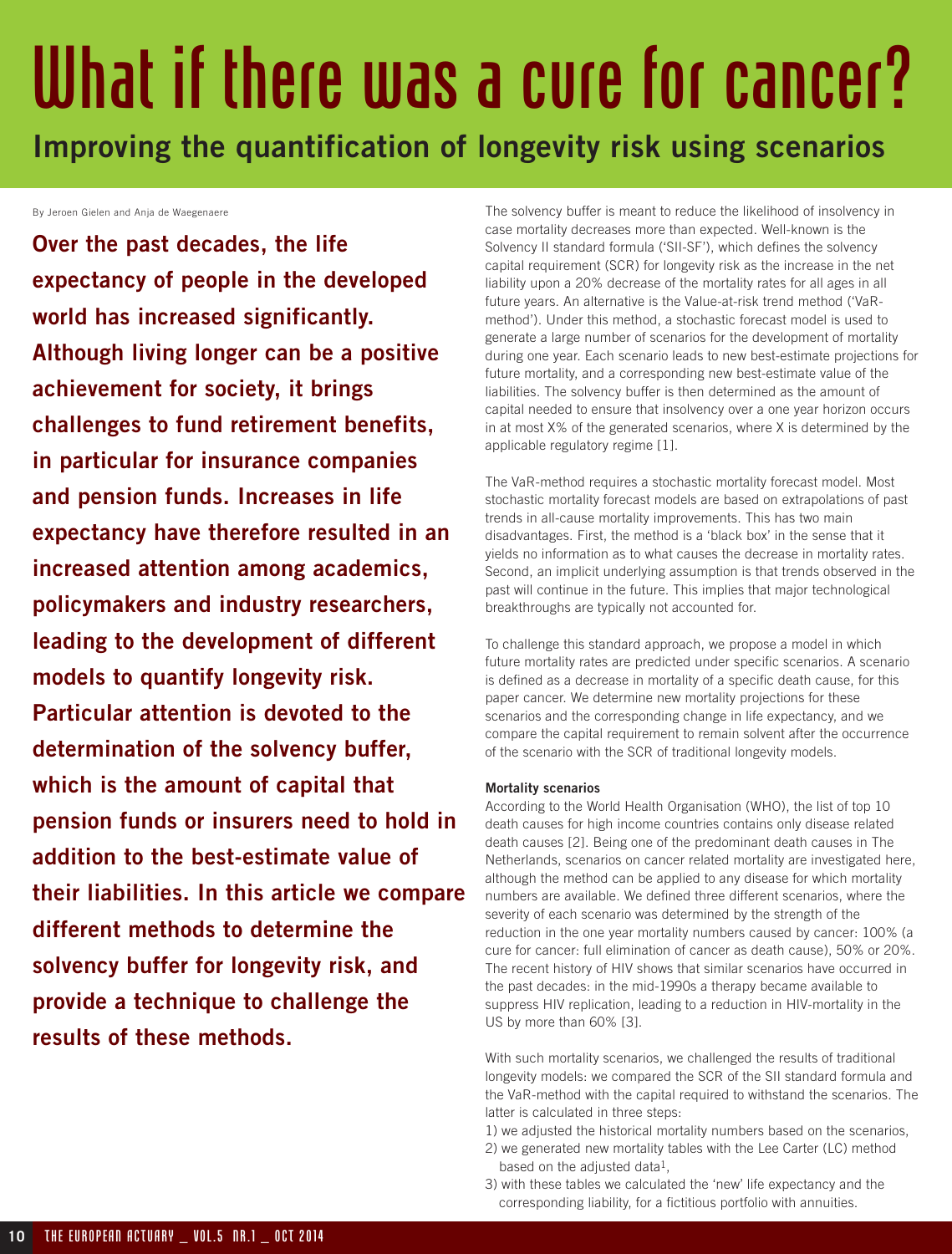#### **Life expectancy and SCR**

The impact of a scenario on the mortality rates is twofold: current mortality rates decrease because a death cause is (partially) eliminated, and the trend of the forecasted future mortality rates changes. We visualize the impact of the scenarios by showing the effect on the life expectancy as a function of age for Dutch men. We display the difference between best-estimate life expectancy based on the scenario of reduced cancer mortality and best-estimate life expectancy based on unadjusted mortality data, referred to as the BE table. A positive value means that the life expectancy according to the scenario table is higher than the life expectancy according to the BE table.

Figure 1 shows the difference in life expectancy for the three scenarios for men. All three scenarios cause an increase in life expectancy: the mortality rates for the scenario are lower than the original mortality rates. The difference is between 0 and 4 years, depending on age and scenario severity. The S-shape of the curves is caused by the different impact of the scenarios for the different ages, which is beyond the scope of this article.



Figure 1 The change in life expectancy for Dutch men caused by the scenarios. A positive value means that the best-estimate life expectancy is lower than the life expectancy under the scenario situation. The graph for women has a similar shape, with a maximum reduction of 3.5 years compared to 4 years for men.

To quantify the impact of the scenarios on the capital requirement, we have created a fictitious portfolio containing pension annuities<sup>2</sup>. Table 1 shows the resulting SCR for longevity risk (expressed as a percentage of the BE liability) using the Solvency II SF, the VaR-method, and using the scenarios for cancer mortality reduction.

| Method                    | SCR (% of BE liabilities) |
|---------------------------|---------------------------|
| Solvency II SF            | 46%                       |
| VaR-method                | 17%                       |
| Scenario A: Cancer (100%) | 79%                       |
| Scenario B: Cancer (50%)  | 4.0%                      |
| Scenario C: Cancer (20%)  | 16%                       |

**Table 1** Capital requirements following from the different methods: the Solvency II standard formula (SII-SF), the VaR method, and the scenarios.





The different models give a broad range of SCR values. Although the SII-SF does not fully capture a cure for cancer (the most severe scenario), it gives a relatively high SCR compared to the VaR-method. To identify whether the prudence of the SII-SF causes the SCR to be too high, or whether the VaR-method underestimates the actual risk, both methods can be challenged with the scenarios. This shows that only the scenario with the lowest severity (20% reduction in mortality) leads to a comparable result as the VaR-method, the other scenarios imply a larger SCR. There can be a discussion on the 'correct' scenario severity, but at least the scenarios open the 'black box' and provide insight into the potential risk.

### **Conclusion**

We have used scenario analysis to challenge traditional longevity risk models. The scenarios imply a significantly larger capital requirement than the traditional Value-at-Risk trend method, and show that the Solvency II standard formula does not fully capture a cure for cancer. Scenario analysis for longevity risk can bridge the gap between the mathematics of a model and expert opinion, leading to a better understanding of longevity risk. Therefore, scenarios analysis can be a valuable complementary technique to the existing longevity models.

[1] - Richards, S.J., Currie, I.D., Ritchie, G.P.; A Value-at-risk framework for longevity trend risk; The actuarial profession discussion paper; 2012.

[2] - http://who.int/mediacentre/factsheets/fs310/en/

[3] - Torian, L., Chem, M., Rhodes, P., Hall, H.I, Chen, M..; HIV Surveillance---United States, 1981--2008; Morbidity and Mortality Weekly Report (MMWR); 60; 2011.

**Jeroen Gielen** is manager in the Financial Risk Management (Actuarial Services) department of KPMG Advisory NV.

**Anja de Waegenaere** is professor of Actuarial Science and Accounting at Tilburg University. Her research focuses on longevity risk and its consequences for pension funds and insurers.

1 – Overall mortality data was used from the Human Mortality Database of the period 1970-2009. Disease specific data was taken from the World Health Organisation (WHO).

2 – The portfolio contained both men and women between age 20 and 65. The number of policyholders per age is a discrete approximation of a normal distribution with mean=45 and sigma=12, with equal numbers for men and women. Accrued benefits were estimated based on a linear relationship between age and salary, a career average defined benefit plan, and a starting age of 20 years. The portfolio contained old age pension and spouse pension.